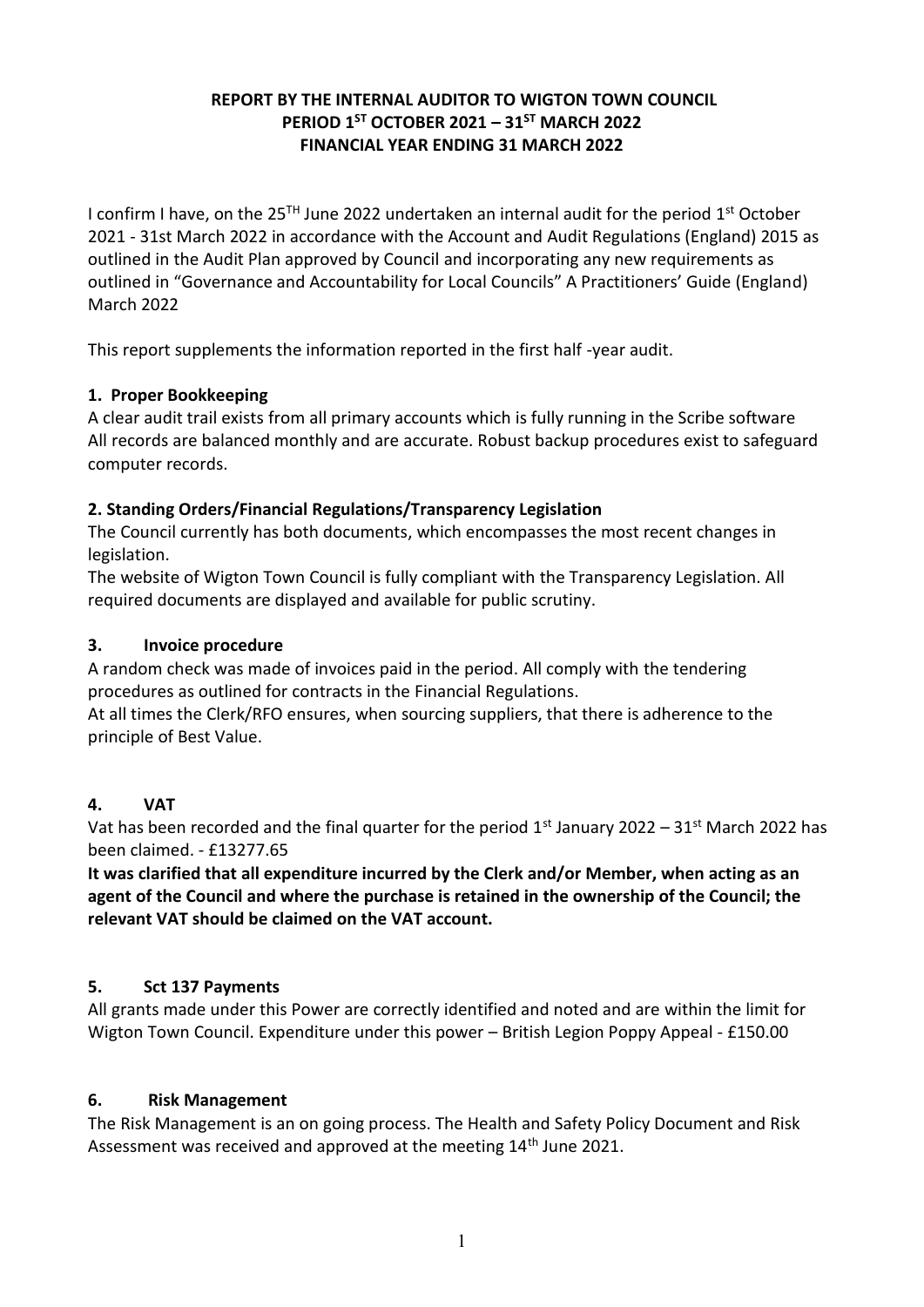## **7. Internal Financial Controls**

There is clear evidence by checks, dates and signatures on relevant documents e.g. invoices, financial statements, schedule of payments, bank reconciliations and chequebook stubs that the Council is in control of the use of public monies.

## **8. Register of Interest**

Copies of all documentation are retained on file and members fulfil their obligation to advise and declare as appropriate and update their personal register.

## **9. Budgetary Control**

A correct budget process is in place and the budget is monitored.

The accounting method enables immediate identification of monthly and cumulative spends to each budget heading. The financial reports presented by the RFO enable the council to readily address any budget under/overspends and if necessary make the relevant virements.

## **10. Cash Balances at the Bank**

The balances at the bank as at the 31<sup>st</sup> March 2022 are considered adequate to enable the Council to fulfil budgeted expenditure, deliver planned projects and retain an adequate cash flow. A substantial sum in the cash reserves is held in earmarked funds.

External Audit guidance advises a free revenue cash reserve nearer 3 months Net Revenue Expenditure (N.R.E.) for authorities with a N.R.E. in excess of £200,00 should plan on 3 months equivalent General Reserve.

## **11. Income Controls**

All income is promptly banked upon receipt. Allotment rents are demanded in a timely manner and meticulous records ensure monitored payments and overdue amounts.

# 12. **Clerk's Expenses**

Clerk's expenses are reported to the relevant meeting. Sums drawn are allocated to the appropriate budget head and VAT is identified and claimed.

# **13. Payroll Controls**

PAYE/NIC records are undertaken internally and are properly operated and up to date. All statutory payments to HMRC and Pension provider have been made. The accuracy of the deductions and payments is confirmed.

# **14. Asset Controls**

The Asset Register accurately records the assets of the Council, being updated if appropriate, with acquisitions and disposals made though out the financial year. All assets are adequately covered by insurance. The completed Asset Register has been reviewed to comply with the requirement to record the updated amount in the Annual Governance and Accountability Return (2022 AGAR)